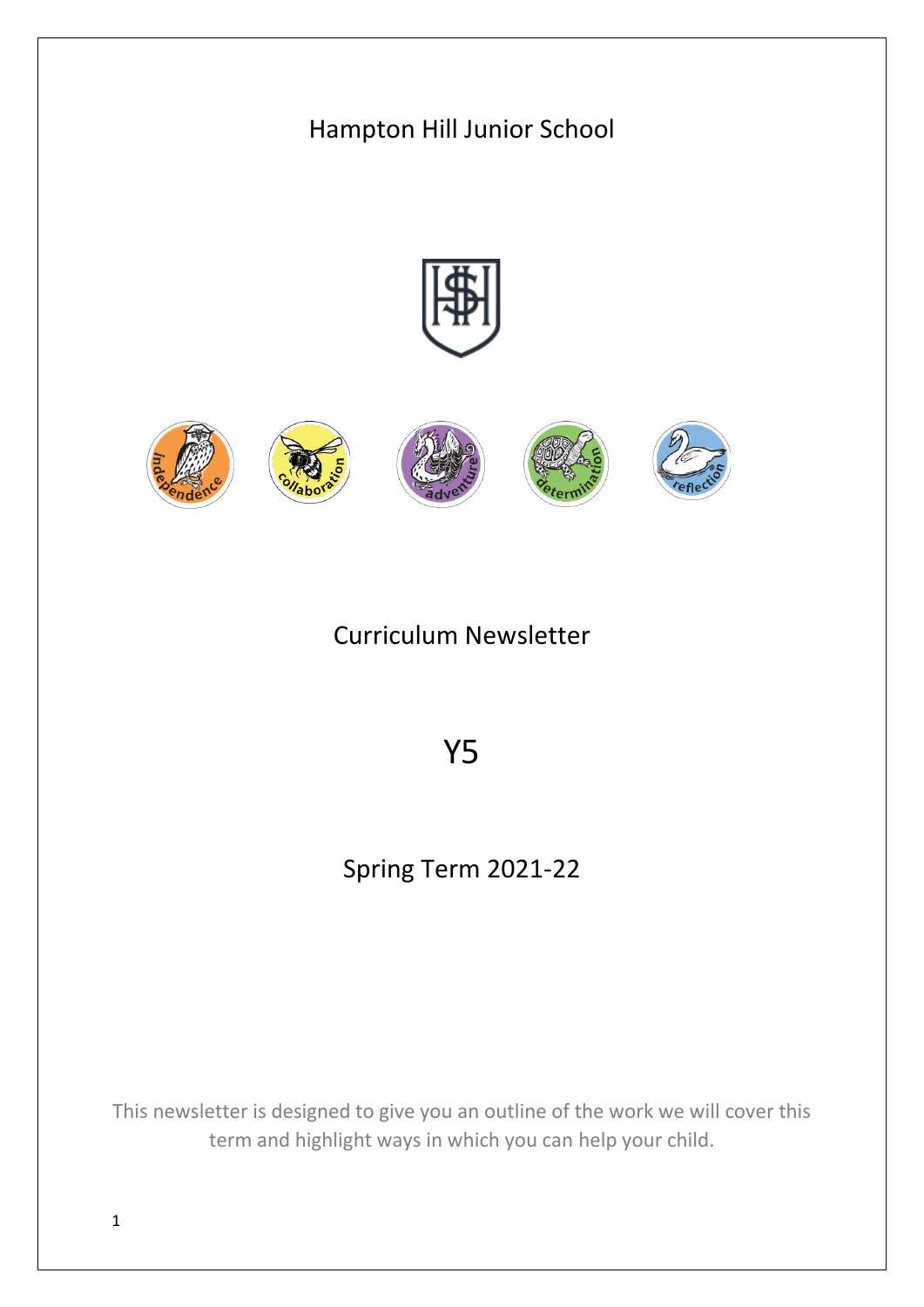## Dear Parents/ Carers

We are committed to a broad and balanced curriculum. We hope you find this information useful.

- Learning behaviour focus for this term: **Determination/ Reflection**
- Trips/ costings planned for this term:
- PE KIT days: **5D** Monday & Wednesday/ **5J** –Thursday & Friday **5F** Tuesday & Thursday
- Green Mile Day: FRIDAY
- Home School Diaries need to be in school: Everyday

## **KEY Y5 DATES THIS TERM:**

| <b>DATE</b>          | <b>EVENT</b>                          |
|----------------------|---------------------------------------|
| 5/1/2022             | Children return                       |
| 7/2/2022             | Mental health week                    |
| 8/2/2022             | Safer Internet Day                    |
| Wb 7/2/2022          | <b>Mental Health week</b>             |
| W/C 14/2/2022        | <b>Half Term</b>                      |
| 23/2/2022            | <b>Subject Revolution Reading Day</b> |
| 28/3/2022 & 3/3/2022 | <b>Parent Consultations for 5J</b>    |
| 3/3/2022 & 11/3/2022 | Parent Consultations for 5D & 5F      |
| 3/3/2022             | World Book Day                        |
| 18/3/2022            | Red Nose Day                          |
| tbc                  | Easter Hat Parade/ Assembly           |
| 31/3/2022            | Whole School Photo Day                |
| 1/4/2022             | End of Term 1.45pm                    |

(Further dates are likely to be added and will forwarded accordingly- along with any changes to dates)

## **SUBJECT AREAS:**

**English:** Hidden Figures/ Big Write/Jabberwocky Poetry/ Narrative Poetry/ Varmints **Maths:** Multiplication and division /fractions/ decimals and percentages **Science:** Friction/ materials **R.E:** Christianity//Judaism **Computing:** Coding **Music:** Introduction to music technology, electronic music composition using Stagelight software to compose a jingle. Revise and build on Y4 musicianship skills. Learn the ukulele as a whole class. **PHSE**: Dreams and goals/ ambitions/ new challenges/ being fit, healthy and safe **P.E:** Netball/ Gymnastics/ Tag Rugby/ Leadership skills **French:** Sports, hobbies and preferences